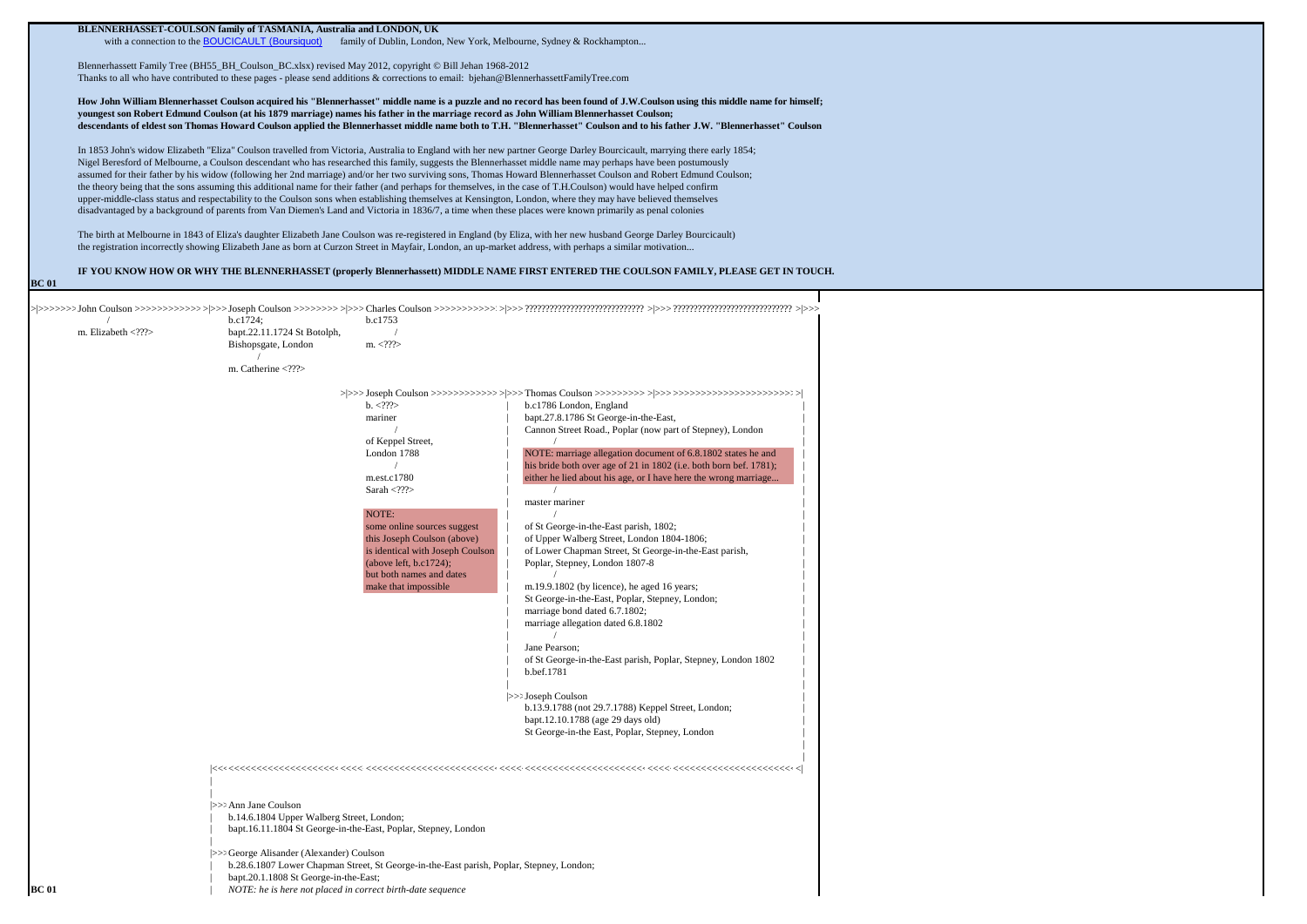| <b>Blennerhasset Coulson</b>                                                                                            | <b>Blennerhasset Coulson</b>                                      |                                                                                                        |                                                                          |
|-------------------------------------------------------------------------------------------------------------------------|-------------------------------------------------------------------|--------------------------------------------------------------------------------------------------------|--------------------------------------------------------------------------|
|                                                                                                                         | b.13.8.1837 Launceston, Van                                       | m.19.10.1887 All Saints Church, Notting Hill, London;                                                  |                                                                          |
| b.1.8.1805 Upper Walberg Street, London; bapt.31.12.1806                                                                | Diemen's Land (now Tasmania);                                     | Samuel John Mullen; of Melbourne                                                                       |                                                                          |
| St George-in-the-East, Poplar (now part of Stepney) London                                                              | bapt.4.10.1837 Launceston                                         | ["The Argus" Melbourne 28.10.1887]                                                                     |                                                                          |
|                                                                                                                         | moved to Port Phillip,                                            |                                                                                                        |                                                                          |
| a mariner in the merchant service until 1837;                                                                           | Melbourne 1837                                                    | >>> Ida Mary Coulson; b.31.8.1867 Bayswater, London; bapt.5.10.1870                                    |                                                                          |
| sailed from London on the barque "Amelia Thompson",                                                                     | at the time of the 1861 census                                    |                                                                                                        | St Mark, Notting Hill, Kensington (bapt. with sister Kathleen Elizabeth) |
| departing 28.4.1836, arriving Launceston, Van Diemen's Land<br>(now Tasmania) 26.8.1836;                                | he was residing with his future                                   |                                                                                                        | >>> Kathleen Elizabeth Coulson >>>>>> Sir Roderick (Roger) Edward >>>>   |
| on board was Elizabeth "Eliza" Howard whom he m.3.10.1836;                                                              | mother-in-law Susan Passmore                                      | b.7.1.1870                                                                                             | FranÁois McQuhae                                                         |
| NOTE: in marriage record of his son Thomas Howard Coulson                                                               | (of 8 Clarendon Villas, Marquis                                   | Kensington, London;                                                                                    | Mackenzie, CBE (1945)                                                    |
| in 1862 he is described as "Capt. in the Mercantile Navy" but                                                           | Rd, Islington, London 1861-2)                                     | bapt.5.10.1870 St Mark,                                                                                | b.11.12.1894                                                             |
| Blennerhasset middle name is not used for either father or son                                                          | but is oddly described in this                                    | Notting Hill, Kensington                                                                               |                                                                          |
|                                                                                                                         | census as her "son" and deaf;                                     | (bapt. with sister Ida Mary)                                                                           | 11th Baronet Mackenzie                                                   |
| of Launceston 1836-37; in 1837 he and his wife moved to Port                                                            | he married her dau. Lousia                                        |                                                                                                        | of Scatwell, Ross-shire;                                                 |
| Phillip, Melbourne, Victoria, where they managed hotels & inns;                                                         | Passmore in the next year, 1862                                   | returned to UK from India                                                                              | (Baronet of Nova Scotia,                                                 |
| the "Melbourne Hotel", Flinders Street, Port Phillip 1841-1842;                                                         |                                                                   | Sutton, Surrey                                                                                         | created 22.2.1702/3;                                                     |
| of Richmond, Melbourne 1843; of Port Phillip, Melbourne 1847;                                                           | in British Merchant Service                                       |                                                                                                        | succeeded 1958);                                                         |
| 1844-1847 he held the licence of the Clarence Hotel, Collins St.,                                                       | (Merchant Navy) 1861-2;                                           | m.27.5.1893                                                                                            | see:                                                                     |
| Melbourne [The Melbourne Weekly Courier 13.7.1844];                                                                     | 1861 census has "sea";                                            | John Roderick Kenneth                                                                                  | <b>Mackenzie of Scatwell, Bt.</b>                                        |
| of Brighton, Victoria 1849; 1849-1850 he was publican of                                                                | at his 1862 marriage described                                    | Mackenzie; b.29.4.1869;                                                                                | in [BP "Burke's Peerage"]                                                |
| "Queens Head" Hotel, Queen St., Melbourne (although on                                                                  | "Officer in Mercantile Navy"                                      | edu. Wellington                                                                                        | & [BLGS "Burke's Landed                                                  |
| 25.10.1849 described as "late innkeeper"); following his death                                                          |                                                                   |                                                                                                        | Gentry of Scotland" p.906-8<br> >>>                                      |
| in 1850 his widow Eliza continued his licence there until                                                               | went to India (Presidency of                                      | of Shoeburyness, Essex at                                                                              |                                                                          |
| early 1852; by 21.4.1852 managed "Shakespeare Hotel" on                                                                 | Bombay) with his wife, their 1st<br>child being born there c1866; | the time of his marriage 1875                                                                          | Capt. RN,                                                                |
| Market Sq. (corner of Collins St. & Market St.) in P.Phillip,                                                           |                                                                   |                                                                                                        | edu. Royal Naval College<br>Osborne and Royal Naval                      |
| a hotel & pub founded 6.2.1839 by John Pascoe Fawkner                                                                   | he was later described as a<br>Captain in the Royal Indian        | Civil Service, B.C. Canada;                                                                            | College Dartmouth;                                                       |
| he d.30.8.1850 (but headstone inscription has d.28.8.1850)                                                              | Marine (RIM), the British Naval                                   | Assistant Commissioner,<br>Ministry of Food;                                                           | served WWI (mentioned in                                                 |
| at his hotel, Queen's Head Hotel on Queen Street, Melbourne;                                                            | Force based in India;                                             | Hon. Secretary for the                                                                                 | dispatches, DSC 1916);                                                   |
| funeral at St Peter's Church, Melbourne;                                                                                | [BP "Burke's Peerage"] and                                        | "Surrey Association for                                                                                | served WWII (mentioned in                                                |
| bur.1.9.1850 Fawkner Cem. (Pioneers Section), Melbourne; with                                                           | & [BLGS "Burke's Landed                                           | Empire Settlement";                                                                                    | despatches; U.S. Medal                                                   |
| son Edmund (Edmond) Howard Coulson; headstone broken;                                                                   | Gentry of Scotland" p.906-8]                                      | d.26.5.1958                                                                                            | of Freedom with silver clasp)                                            |
| Will dated ?? , proved 26.10.1850 at Supreme Court of NSW                                                               | "Mackenzie of Scatwell, Bt."                                      | $\prime$                                                                                               |                                                                          |
| ["Pedigree of the family of Greene" by Lt-Col. J.J. Greene                                                              | name him Capt. Thomas Howard                                      | <b>Mackenzie of Scatwell, Bt.</b>                                                                      | d.11.1.1986                                                              |
| pub. Stationer's Hall, Dublin 1899] in error states he                                                                  | <b>Blennerhasset Coulson, RIM</b>                                 | in [BP "Burke's Peerage"]                                                                              |                                                                          |
| died at Carlisle, Cumberland (now Cumbria), England                                                                     |                                                                   | & [BLGS "Burke's Landed                                                                                | m.3.12.1938                                                              |
|                                                                                                                         | by 1870 they had returned                                         | <b>Gentry of Scotland" p.906-8</b>                                                                     | Marie Evelyn Campbell                                                    |
| m.3.10.1836 (not 30.10.1836); St John (C.o.E.) Launceston,                                                              | from India to England;                                            |                                                                                                        | Parkinson;                                                               |
| Co.Cornwall, Van Diemen's Land (Tasmania)                                                                               | manager of wine business                                          |                                                                                                        | of Farnham, Surrey                                                       |
| Elizabeth "Eliza" Howard (dau. of Thomas Howard)                                                                        | Kensington, London 1870-71;                                       | >>> Florence Maude Coulson                                                                             | d.1993<br>$\gg$                                                          |
| b.c1819/22 Co.Cork, Ireland; b.c1819 (death record); b.c1822                                                            | of 120 Kensington Park Road,                                      | b.Jan-Mar.1872 Bayswater/                                                                              |                                                                          |
| (1871 census); b.c1823 (1881 census); b.c1830 (1891 census)                                                             | London 1870;                                                      | Kensington, London                                                                                     |                                                                          |
|                                                                                                                         | of 29 Archer Street, London                                       |                                                                                                        |                                                                          |
| emigrated to Tasmania on early female only emigrant ship                                                                | 1871 (this house empty 1881);                                     |                                                                                                        | >>> Iris Louise Ida Mackenzie                                            |
| these organized first by the "Emigration Commission" of 1831-2,                                                         |                                                                   | >>> Clara Alice M. Coulson                                                                             | b.17.1.1897 d.9.9.1981                                                   |
| later by the London Emigration Committee of 1833-1836;<br>she sailed on barque "Amelia Thompson" (built 1833, 477 tons, | of Kensington 1887 (perhaps at                                    | b.Apr-Jun.1877 Bayswater/                                                                              |                                                                          |
| Capt. Tomlinson), departing Gravesend, London 28.4.1836,                                                                | 50 Cornwall Rd, Kensington)<br>living 1877; d.bef.1887            | Kensington, London                                                                                     |                                                                          |
| arriving Launceston, Tasmania 26.8.1836 (via Sydney 24.11.36);                                                          |                                                                   |                                                                                                        | >>>>> Phyllis Marion Mackenzie >>>>>>>>                                  |
| on the voyage she met her future husband John William                                                                   | m.30.10.1862                                                      |                                                                                                        | b.7.8.1899                                                               |
| Blennerhasset Coulson, mariner, member of the crew                                                                      | St Mary, Islington, London;                                       |                                                                                                        |                                                                          |
|                                                                                                                         | <b>Louisa Passmore</b>                                            |                                                                                                        | m.29.6.1922                                                              |
| NOTE: one source has her departing London 12.6.1831                                                                     | b.c1841/6 Barnstaple, Devon                                       |                                                                                                        | Capt. James Millar Begg RN                                               |
| for Tasmania on the ship "Mary" - that is incorrect;                                                                    | $\prime$                                                          |                                                                                                        | d.22.2.1954                                                              |
| NOTE: "The journal of a voyage to Australia in the bark                                                                 | as a widow in 1891 residing at 50 Cornwall Rd, Kensington         |                                                                                                        |                                                                          |
| Amelia Thompson', Captain: William Dawson" by Rev. John                                                                 | (cannot find this address), with 3 daughters and widowed          |                                                                                                        |                                                                          |
| Jennings Smith (1839) describes "the voyage from Plymouth                                                               | sis-in-law Mary Passmore (b.c1844 Madras, India)                  |                                                                                                        |                                                                          |
| to Sydney on board the three masted wooden sailing                                                                      |                                                                   |                                                                                                        |                                                                          |
| barque 'Amelia Thompson' between 4 June & 24 Sept. 1839"                                                                | Louisa was a dau. of Richard Passmore (jeweller, d.bef.1861)      |                                                                                                        |                                                                          |
|                                                                                                                         |                                                                   | and his wife Susan Passmore (b.c1805/6 Northampton, Northamptonshire);                                 |                                                                          |
| at her husband's death in 1850 he had been managing the                                                                 |                                                                   | Susan Passmore resided in Devon c1839-1841/6 and in India c1856; a widow by 1861                       |                                                                          |
| Queens Head Hotel, Queen Street, Melbourne, she continuing                                                              |                                                                   |                                                                                                        |                                                                          |
| his licence there until early 1852; by 21.4.1852 she held the                                                           |                                                                   | of 8 Clarenden Villas, Islington, London 1861, when she was a "proprietor of houses";                  |                                                                          |
| licence for the "Shakespeare Hotel" on Market Square                                                                    |                                                                   | with her in 1861 was dau. C.A. Passmore (b.c1856 India) and her son's wife R. Passmore (b.c1836 India) |                                                                          |
| (corner of Collins St. & Market St.) in Port Phillip; this was                                                          |                                                                   | also her cousin Capt. William G. Wills of the merchant navy; b.c1829 Leytonstone, Essex; widower 1861; |                                                                          |
| a hotel & pub founded 6.2.1839 by John Pascoe Fawkner                                                                   |                                                                   |                                                                                                        |                                                                          |
| NOTE: Fawkner, one of the founders of Melbourne, had                                                                    |                                                                   | with her in 1871 was dau. Louisa Coulson & nephew W. Adams (b.c1856 Torrington, Devon; clerk 1871)     |                                                                          |
| installed a printing press in a shed behind his hotel first pub.                                                        |                                                                   |                                                                                                        |                                                                          |

 $\mathbf I$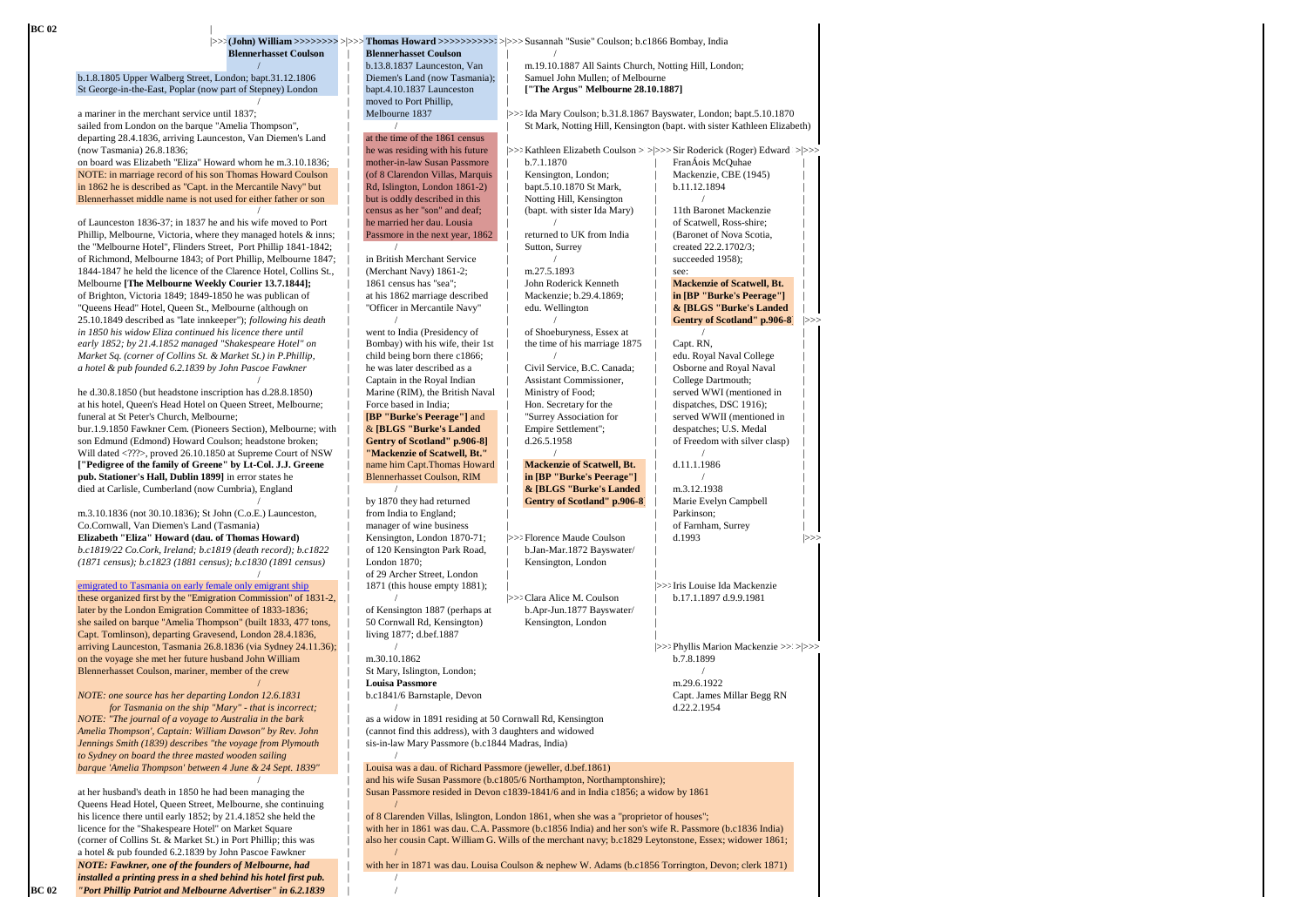| BC 03 | Eliza was victim of larceny reported ["The Argus" 15.10.1851]                                                                 | >>> Frederick William Coulson                                     |                                                                                                                                                                            |  |
|-------|-------------------------------------------------------------------------------------------------------------------------------|-------------------------------------------------------------------|----------------------------------------------------------------------------------------------------------------------------------------------------------------------------|--|
|       |                                                                                                                               |                                                                   | b. ?. 9.1839 Port Phillip, Melbourne, Victoria; d. 31.10.1840 Port Phillip                                                                                                 |  |
|       | Eliza met George Darley Bourcicault (p.BOU 01) who on                                                                         |                                                                   | $\gg$ : Jane Emma Coulson; b.30.8.1841 at the Melbourne Hotel, Port Phillip, Melbourne;                                                                                    |  |
|       | 9.10.1848 had taken over proprietorship of the newspaper                                                                      | d.2.5.1842 at the Melbourne Hotel                                 |                                                                                                                                                                            |  |
|       | (now named "Port Phillip Patriot and Melbourne News") and<br>they became partners; c1852/3 she moved to Sydney, NSW           | >>> Elizabeth "Eliza" Jane Coulson                                |                                                                                                                                                                            |  |
|       | (with her family but without her son Thomas) and there their                                                                  |                                                                   | b.13.3.1843 Richmond, Melbourne, Victoria, Australia (1871 England census has her b.c1847, in error)                                                                       |  |
|       | daughter Florence J. Bourcicault was b.c1853; in 1853 they                                                                    |                                                                   |                                                                                                                                                                            |  |
|       | sailed to England with her children (except Thomas),<br>marrying at Southampton, Hampshire on 6.1.1854                        | moved to England with her parents 1853;                           | her birth was re-registered at London c1854, her place of birth wrongly stated as "Curzon Street, London";                                                                 |  |
|       |                                                                                                                               |                                                                   | in 1871 residing with mother & stepfather George Darley Boursiquot at 25 Cromwell Rd, Kensington, London                                                                   |  |
|       | NOTE: an early map of Port Phillip shows "Mrs Coulston's<br>(sic) Public House" (this is now the "Great Britain Hotel")       |                                                                   |                                                                                                                                                                            |  |
|       |                                                                                                                               |                                                                   | of Curzon Street, Mayfair, London at the time of her marriage in 1875;<br>["Pedigree of the family of Greene" by Lt-Col. J.J. Greene, pub. Stationer's Hall, Dublin 1899]  |  |
|       | c1856 they were at Paris, France where they had two further                                                                   | repeats the error that she was born at Curzon Street              |                                                                                                                                                                            |  |
|       | children (twins); of 25 Cromwell Rd, Kensington, London 1871<br>(with her dau. Elizabeth Jane Coulson);                       | d.17.2.1876 (dsp), drowned with her husband when SS "Strathclyde" |                                                                                                                                                                            |  |
|       | of Shamrock Lodge, Matham Rd, East Molesey, Surrey 1881;                                                                      | on which they were sailing from London to Bombay, India,          |                                                                                                                                                                            |  |
|       | of 9 Guadaloupe Terrace, Brading, Sandown,                                                                                    | was run down in Dover Bay by the German ship "Franconia";         |                                                                                                                                                                            |  |
|       | Isle of Wight, Hampshire 1891                                                                                                 | her body was recovered 20.2.1876 from the Kentish Knock           | (area of sea off the coast of Kent and Essex) by the fishing smack "Crest"                                                                                                 |  |
|       | Eliza d.22.11.1891 Brompton/Kensington, London (no Will)                                                                      |                                                                   |                                                                                                                                                                            |  |
|       | Elizabeth "Eliza" Coulson (nee Howard) m.2nd 6.1.1854 at                                                                      |                                                                   | m.28.12.1875 at the parish church of St.George Hanover Square, London (C.o.E.);<br>Capt. John Clinton Greene, RA (Royal Artillery); son of Richard Greene & Louisa Martin; |  |
|       | Holywood Church (C.o.E.) Southampton, Hampshire, England                                                                      | b. ?. 1.1839 Dunkitt House, Co. Waterford, Ireland;               |                                                                                                                                                                            |  |
|       | to George Darley Bourcicault (a.k.a. Boursiquot) (p.BOU 01)                                                                   |                                                                   | d.17.2.1876 drowned (with his wife), his body washed ashore at Deal 12.3.1876                                                                                              |  |
|       | b.9.3.1818 (twin) at Sandy Mount, a seaside suburb of Dublin<br>where Dionysius Lardner lived; bapt.18.4.1818 (as Boursiquot) | >>> Edmund (Edmond on headstone) Howard Coulson                   |                                                                                                                                                                            |  |
|       | at Eustace Street Presbyterian Church, Dublin                                                                                 | b. ?. 4.1844 Melbourne, Victoria                                  |                                                                                                                                                                            |  |
|       | George Darley Bourcicault moved to Victoria, Australia;                                                                       |                                                                   | he d.19.10.1850 (but headstone inscription has d.21.10.1850) drowned in the Yarra Yarra River                                                                              |  |
|       | living at Melbourne c1847; he acquired land at Melbourne                                                                      |                                                                   | at Melbourne ["The Argus" Melbourne 21.10.1850]; funeral at St. Peter's Church, Melbourne;                                                                                 |  |
|       | when squatters runs were sub-divided (c1851?)                                                                                 | bur. ?. 10.1850 Fawkner Cemetery (Pioneers Section), Melbourne,   |                                                                                                                                                                            |  |
|       | from $1.10.1845$ he was newspaper proprietor, printer $\&$ editor of                                                          | with his father John William Coulson (who died the same year)     |                                                                                                                                                                            |  |
|       | "Port Phillip Patriot and Melbourne News"; on 9.10.1848 this                                                                  | $ >>$ : John William Coulson                                      |                                                                                                                                                                            |  |
|       | became "The Melbourne Daily News and Port Phillip Patriot"<br>and from Nov.1848 (until beyond 30.6.1851) "The Melbourne       | d.16.12.1852 Brunswick, Melbourne                                 | b.16.4.1847 Port Phillip Melbourne, Victoria ["Port Phillip Patriot"];                                                                                                     |  |
|       | Daily News"; the office had started as a shed with small printing                                                             |                                                                   |                                                                                                                                                                            |  |
|       | press, located immediately behind the "Shakespeare Hotel";                                                                    | Coulson                                                           | >>> Robert Edmund (Edmond?) >>>> > > > Florence Edith Coulson; restaurant cashier 1901                                                                                     |  |
|       | both hotel and newspaper were established 6.2.1839 by John<br>Pascoe Fawkner, one of the founders of Melbourne, at the        | b.9.8.1849 Queen's Hotel,                                         | b.27.10.1879 at 81 Earl Street, Edgward Road, London                                                                                                                       |  |
|       | corner of Collins St. & Market St.) in Port Phillip, Melbourne                                                                | Queen St., Melbourne, Victoria; >>> Thomas Howard Coulson         |                                                                                                                                                                            |  |
|       | a neighbour in 1852 at the "Shakespeare Hotel" was the hotel                                                                  | bapt.25.10.1850<br>St James', Melbourne                           | b.25.4.1881 Candicote, Dieppe, France;<br>of 7 East Terrace, Battersea, London 1891;                                                                                       |  |
|       | manager "Eliza" Coulson (nee Howard) who became his partner;                                                                  |                                                                   | of 36 Effingham Street, Ramsgate, Kent 1901;                                                                                                                               |  |
|       | their dau. Florence Bourcicault was b.26.3.1853 (prob. Melbourne,                                                             | at 1879 marriage he named his<br>father as "John Blennerhasset    | of 36 Clare Avenue, Hoole, Chester 1911;                                                                                                                                   |  |
|       | the birth being later registered and Florence bapt. at Sydney);<br>they sailed (with her daughter Elizabeth Jane Coulson and  | Coulson, gentleman"                                               | wine merchant's clerk 1901; commercial traveller (game foods) 1911;<br>d.Oct-Dec.1924 West Ham, London                                                                     |  |
|       | presumably the infant Florence) from Melbourne to Sydney,                                                                     | $\sqrt{2}$                                                        |                                                                                                                                                                            |  |
|       | arriving 16.8.1853; Florence was bapt.7.9.53 at St Phillip, Sydney                                                            | architect, surveyor & builder;<br>Architectural Engineer's pupil  | m.Oct-Dec.1908 West Ham, London; Florence Mary Webb; b.c1882<br>perhaps(?) identical with Florence Coulson b.c1881 d.Jan-Mar.1955 Southend-on-Sea, Essex                   |  |
|       | having during the gold rush secured his future by purchasing                                                                  | of Plymouth, Devon 1879;                                          |                                                                                                                                                                            |  |
|       | a good quantity of gold mining shares, in late 1853 they sailed                                                               | at Edinburgh, Scotland 1871;                                      | >>> (Edmund) Walter Alan Coulson<br>b.17.3.1883 Rou Houand, Dieppe, France;                                                                                                |  |
|       | for England and there they married, at Southampton on 6.1.1854                                                                | Builder 1891;<br>Builder's clerk 1901;                            | advertising clerk 1901;                                                                                                                                                    |  |
|       | of 5 Cromwell Road, Kensington, London 1854;                                                                                  | architect & surveyor 1911                                         | d.1906 Rochford, Essex                                                                                                                                                     |  |
|       | c1856 they were at Paris, France where had two children (twins);<br>of St Mary Abbotts, Kensington 1865-1867;                 | boarder at 5 Hope Park Square,                                    | >>> William Gordon Coulson                                                                                                                                                 |  |
|       | of 25 Cromwell Rd Kensington, London 1871 (with his step-dau.                                                                 | Buccleuch, Edinburgh 1871;                                        | b.19.10.1885 Brixton/Lambeth, London                                                                                                                                       |  |
|       | Elizabeth Jane Coulson); he was "retired on dividends" by 1881                                                                | of 7 East Terrace, Battersea,<br>London 1891;                     | >>> Alfred Victor Coulson                                                                                                                                                  |  |
|       | at 5.4.1891 census residing at his club, the "Constitutional                                                                  | of 8 Margery Park Road, West                                      | b.17.3.1887 Herne Hill, London;                                                                                                                                            |  |
|       | Club" on Northumberland Avenue, Westminster, London;                                                                          | Ham, London 1901;                                                 | office post boy 1901; served in the army                                                                                                                                   |  |
|       | of 13 Porchester Gardens, Bayswater/Paddington<br>(home of his daughter Florence J. Kirby) 1901                               | of 49 Southchurch Avenue,<br>Southend-on-Sea Essex 1909-11        | m.14.8.1915 Uxbridge, Middlesex;                                                                                                                                           |  |
|       |                                                                                                                               |                                                                   | Dorothy Mary Lea                                                                                                                                                           |  |
|       | d.1.7.1902 Paddington, London;<br>Will dated 13.7.1901, pr. Aug.1902; by his Will his remaining                               | d.8.3.1935 Peckham, London                                        | >>> Alice Maud Coulson                                                                                                                                                     |  |
| BC 03 | estate went to his son George Pensam Bourcicault, not mentioning                                                              |                                                                   | b.15.2.1888 East Dulwich, London                                                                                                                                           |  |